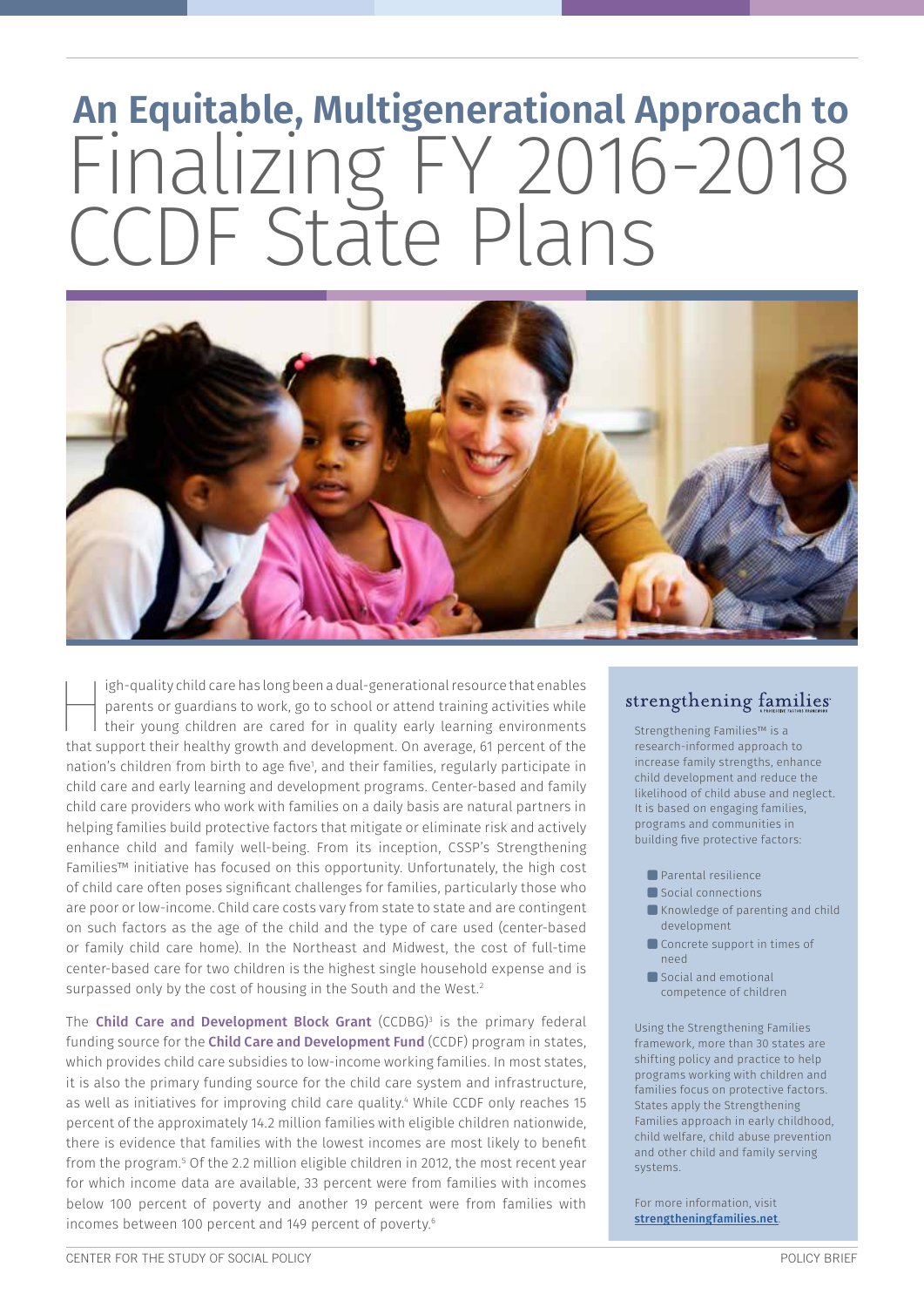Due to the funding constraints, state CCDF programs have a limited population reach but they serve a diverse group of children and families. According to 2014 preliminary data released by the U.S. Department of Health and Human Services, the most recent year for which data are available, of the 1.4 million children who received CCDBG subsidies in 2014, approximately 42 percent of were black, 41 percent were white and 21 percent were Hispanic/Latino.7 However, even when families (particularly those who are low-income) are able to access child care, it is too often of low quality, with low-income parents of children age five or younger being more likely to report concerns about their child's learning, development or behavior than their peers in higher-income families.8

On November 19, 2014, President Obama signed into law the Child Care and Development Block Grant (CCDBG) Act of 20149 with broad bipartisan support from Congress—strengthening its dual role as a key early childhood education support for children and a work support for low-income families.10 The law supports goals intended to improve the health, safety and quality of child care while making it less burdensome for families to access stable child care assistance.<sup>11</sup> Under the law, states are required to develop triennial state plans that identify how they will spend the federal funds. In the spring of 2015, the federal Office of Child Care (OCC) extended the submission deadline for the biennium FY 2016-2018 Child Care and Development Fund (CCDF) State Plans<sup>\*</sup> to March 1, 2016, providing state administrators with an opportunity to develop high-quality subsidy systems that serve young children and families and the communities in which they live.

The Center for the Study of Social Policy (CSSP) strongly supports efforts to make child care subsidies significantly more responsive to families' needs and to reduce undue burden. Of particular importance is the law's new focus

#### According to the Personal Responsibility and Work Opportunity Reconciliation Act of 1996, it is the citizenship and immigration status of children that determines eligibility for CCDBG, regardless of the status of their parents or caregivers. To ensure these eligible children receive child care subsidy, State Lead Agencies should address the following in their State Plans:

- 1. All applications and subsequent materials must make clear that eligibility is based solely on the status of the child and that any information obtained during the process will not be used for immigration enforcement purposes.
- 2. Engagement efforts and consumer outreach must be linguistically and culturally responsive to diverse providers and families in safe and accessible spaces.
- 3. As subsidy eligibility is also contingent on participation in an approved employment or education/training activity, consider ways to reduce undue burden for these families in their attempts to provide this information, such as accepting employer-provided income verification.

and emphasis on family engagement—promoting consumer education efforts to promote greater involvement by parents and family members in the development of their children in child care settings. The new federal requirements align closely with what the research literature identifies as key protective factors that can strengthen all families and promote optimal child development—particularly for those facing multiple risks. By promoting continuity of care for young children and families, addressing the needs of the most vulnerable children and families, empowering parents as consumers and engaging families as partners in the care and development of their children, states have the opportunity to make a truly significant difference in the lives of young children and families.

\* The biennium CCDF State Plan is the submission in which states will be expected to outline their implementation plans for the major changes in policy included in the Child Care and Development Block Grant Act of 2014.

### **National Center on Parent, Family and Community Engagement**

The National Center on Parent, Family and Community Engagement (NCPFCE) supports family well-being, effective family and community engagement, and children's school readiness, including transitions to kindergarten. NCPFCE's work includes providing training and technical assistance on:

- **Staff-family relationship building practices that are culturally and linguistically responsive**
- integrated and systemic family engagement strategies that are outcomes-based
- consumer education, family leadership, family economic stability and individualized support for families facing adversity

NCPFCE is the result of a cooperative agreement between the federal Office of Head Start and the Office of Child Care and Boston Children's Hospital Brazleton Touchpoints Center, in collaboration with Child Care Aware of America, the Center for the Study of Social Policy, and Child Trends. For more information, visit [http://www.acf.hhs.gov/programs/](http://www.acf.hhs.gov/programs/ecd/interagency-projects/ece-technical-assistance) [ecd/interagency-projects/ece-technical-assistance](http://www.acf.hhs.gov/programs/ecd/interagency-projects/ece-technical-assistance).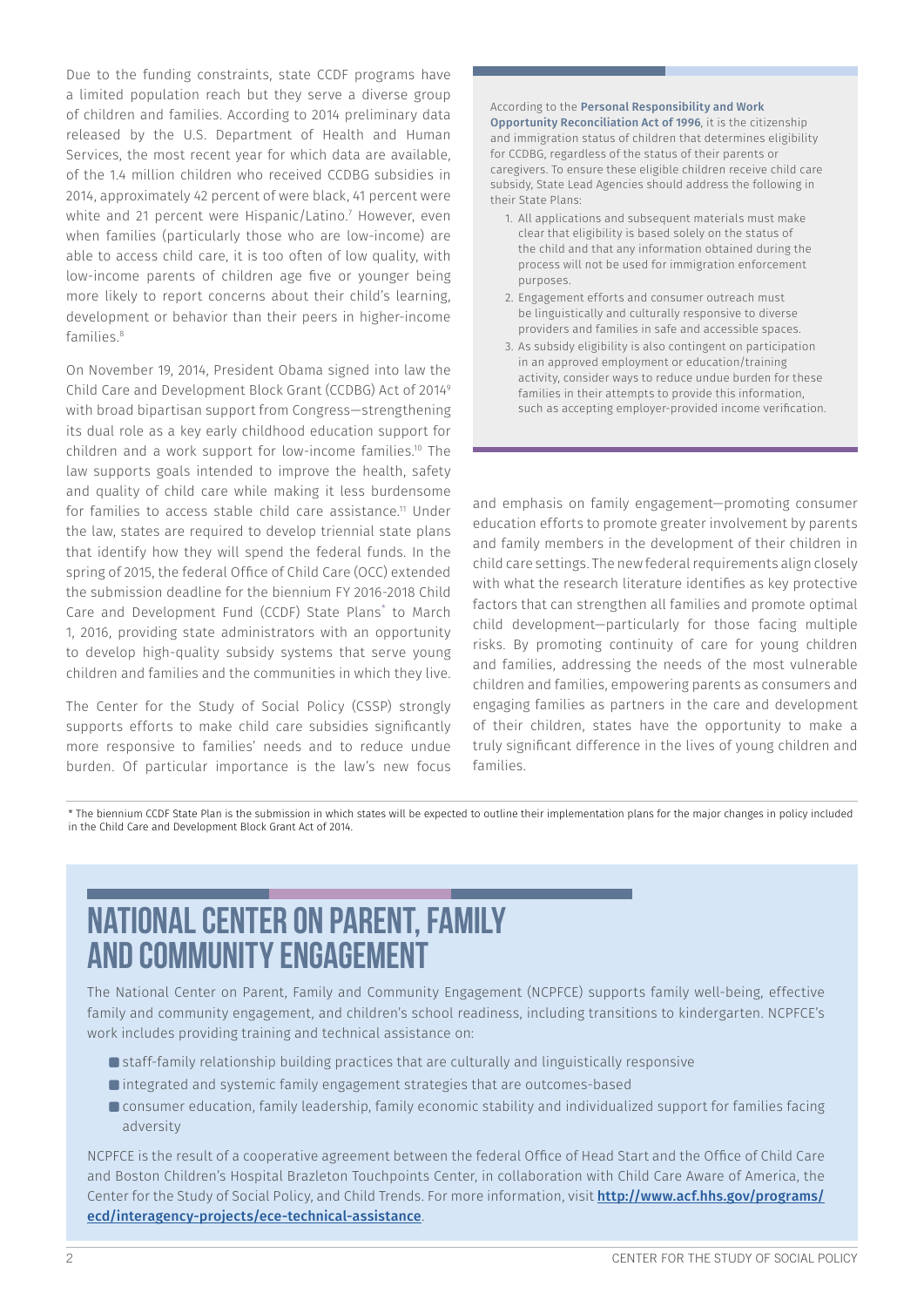As states finalize their FY 2016-2018 CCDF State Plans, there are a number of important considerations that have the potential to positively impact poor and low-income families. CSSP recommends that states consider incorporating policies and actions to:

- 1. Make high-quality child care and early education programs accessible and affordable for low-income families, particularly those living in underserved areas or in areas with high concentrations of poverty.
- 2. Reduce churn in early childhood subsidy systems by reducing the documentation, notification and disruption burden on families caused by interim reporting.
- 3. Ensure eligibility and continuity of care for homeless children and children involved in child welfare systems.
- 4. Focus on improving outcomes for low-income children and families of color by developing and sustaining early childhood education systems that advance equity.
- 5. Partner with, support and invest in parents through targeted consumer outreach and parental and family engagement efforts in ways that are linguistically and culturally responsive to diverse populations.
- 6. Use existing funds through the quality set-aside to invest in the recruitment, training and retention of a qualified, effective and culturally responsive child care workforce.

#### Make high-quality child care and early education programs accessible and affordable for low-income families, particularly those living in underserved areas or in areas with high concentrations of poverty.

Research shows that participation in high-quality early childhood and school readiness programs improves educational outcomes for low-income children and children from cultural and linguistic minority groups.12 But many families lack access to affordable, high-quality options.<sup>13</sup> In an effort to increase the quality of child care services, the CCDBG Act of 2014 increases the minimum quality spending requirement to nine percent (phased-in over a five-year period). States must reserve a portion of their funds for activities aimed at improving child care quality, increasing parental options and increasing access to high-quality care which can be provided directly or through grants or contracts with resource and referral organizations or other appropriate entities.14

States will also have the ability to reserve a portion of their subsidy for direct service grants and contracts which aim to increase the supply of quality child care for underserved or vulnerable populations by "purchasing" spaces directly from the provider that are reserved for subsidy-eligible families.15 While the law states that grants or contracts should not be favored over the use of child care certificates, states should consider their use in cases where certificates are insufficient to sustain or expand the market of high-quality options. In such cases, grants and contracts guarantee a stable source of funding which reduces the financial risk for providers and

incentivizes their participation in the subsidy program. States will have the ability to incorporate quality requirements directly into the grants and contracts and use CCDF quality dollars to fund financial incentives (such as tiered payments), targeted training and technical assistance, wrap-around services and other supports that will encourage provider participation and meet the needs of the families they serve.16

State Example: Young children and families served in child care centers that utilized grants in **[Pennsylvania](http://www.dhs.pa.gov/citizens/childcareearlylearning/childcareworkssubsidizedchildcareprogram/index.htm#.VsTIZfkrKUk)** benefited from an increased quality of care. Grants enabled centers to both offer services to a wider range of age groups and to begin, or continue, providing services to low-income families.17 Grants also enabled quality improvements that eventually led some centers to apply for accreditation and provided the opportunity for centers to offer expanded operating hours at the end of the grant period—including weekend and evening hours.18 This is particularly important for parents or caregivers with volatile or nonstandard schedules, an increasing characteristic of low-wage work, who often times have to develop piecemeal arrangements for the care of their children.<sup>19</sup> Additionally, centers that utilized grants were also able to increase teacher and staff salaries and more centers were able to offer benefits to teachers and staff<sup>20</sup>

#### Reduce churn in early childhood subsidy systems by reducing the documentation, notification and disruption burden on families caused by interim reporting.

To provide families with stability and facilitate family's continuous access to child care subsidies, the CCDBG Act of 2014 establishes a 12-month eligibility period for subsidy recipients. While the law does not address interim reporting (and until the finalized CCDF rules are in place to offer clear direction), states should eliminate interim reporting policies in order to actualize continuous 12-month eligibility and eliminate churn—the removal of families from benefits that they are eligible to receive, only to return within a short timeframe. Interim reporting policies tend to be disruptive and cause undue burden in the lives of families, child care providers and the subsidy agencies themselves. In some states, subsidy agencies require parents to report even the most minimal changes in income, employment and work schedule (among others), even if the change will have no impact on their benefit.

States that choose to continue requiring interim reporting should not act on any changes that would decrease or terminate a family's benefits until the next redetermination period at the end of a full 12 months. These states should additionally consider aligning child care subsidy interim reporting policies with the simplified change reporting used in SNAP in order to reduce duplicative work for states as well as the burden on, and potential confusion for, families who may believe that the state human services office is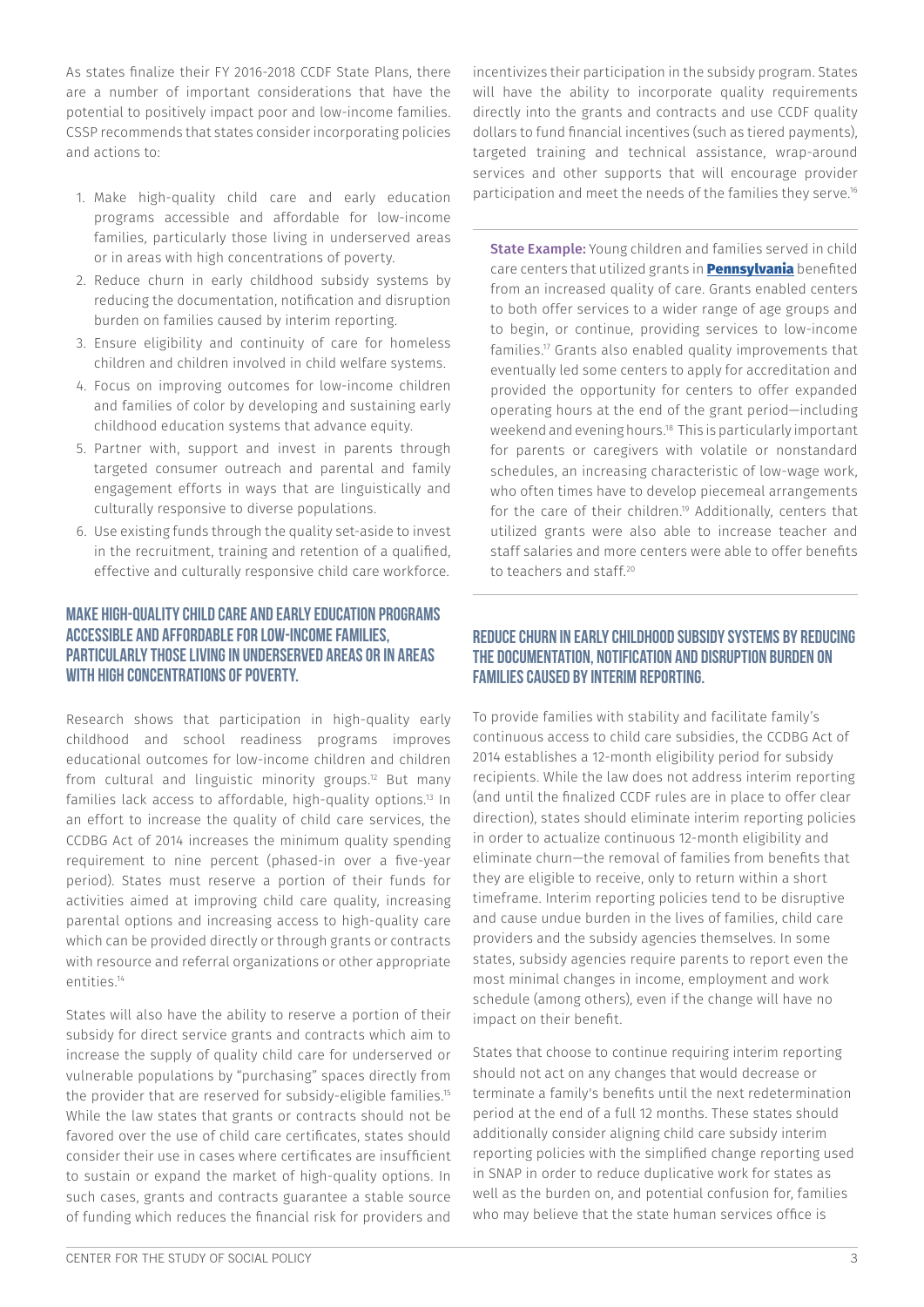already taking into account the information they previously submitted for other programs administered by that same agency.

State Example: **Delaware** is one of a few states that only requires documentation for verification of employment and income.<sup>21</sup> Once eligibility has been approved, all child care subsidy recipients remain eligible for a full 12-months of assistance and must report changes in their status only when the child moves out of or is removed from the parent's or caregiver's home, the child moves out of state, the child dies or the parent or caregiver does not cooperate with child support requirements.22 Additionally, the child care parent fee will not change during the authorization unless a parent or caregiver loses his or her job.23 Delaware has also aligned eligibility periods with other benefit programs administered in the state so that renewal for all programs occurs in one process.<sup>24</sup>

#### Ensure eligibility and continuity of care for homeless children and children involved in child welfare systems.

The CCDBG Act of 2014 prioritizes services for "children experiencing homelessness" and children involved with child protective services or children who "need to receive protective services." The trauma of homelessness or involvement in child welfare systems can be a cause of toxic stress, particularly for young children. Concrete supports, such as access to stable, high-quality child care programs that offer a compendium of wrap-around services, have the ability to provide families with the resources needed to avoid homelessness or involvement with the child welfare system. High-quality child care programs are particularly well-suited to partner with these vulnerable families as they interact with them on a daily basis—responding to their unique needs and building upon their family strengths.

State Lead Agencies should partner with their State Coordinators for Homeless Education, required and funded by the federal McKinney-Vento Homelessness Act and consider the role of local school districts' homeless education liaisons in order to best meet the needs of young children and families who are homeless and ensure their access to quality child care services. Additionally, States should also consider prioritizing services for young children who may not be in foster care, but have a parent who is in foster care or receiving protective services. In any of these instances, States should develop procedures that determine these children and families eligible for subsidy and enroll them prior to completion of all required documentation with a minimum 90-day grace period. These children and families should also be categorically eligible for waivers of income eligibility and work requirements since these rules may not be relevant to their circumstances. In order to build and sustain the supply of services for these young children and families, States should consider using grants and contracts that couple higher standards of care (including trauma-informed practice, wrap-around services and other supports that are specific to the needs of these vulnerable populations) with financial incentives, training and technical assistance and other supports to providers.

State Examples: In an effort to assist homeless families in becoming self-sufficient, *[Virginia](http://www.dhcd.virginia.gov/index.php/housing-programs-and-assistance/88-childcare-for-homeless-children-program-cchcp.html)'s* Childcare for Homeless Children Program (CCHCP) utilizes funds made available through CCDBG to provide homeless families involved in emergency shelters and rapid re-housing programs with a broader range of child care options.25 Families may begin receiving child care subsidy services when an eligible parent signs the Parent Application for CCHCP Services, when the family begins residing in the emergency shelter or signs a lease in a rapid re-housing program.26

**[California](http://www.cde.ca.gov/sp/cd/op/cdprograms.asp)** offers a variety of child care subsidy programs administered through the Department of Social Services and the Department of Education. Many of the programs streamline enrollment for children receiving child welfare services—in some cases waiving income requirements and giving priority status to children involved in Child Protective Services through the California Department of Social Services.<sup>27</sup>

#### Focus on improving outcomes for low-income children and families of color by developing and sustaining early childhood education systems that advance equity.

Across the United States young children of color disproportionally live in low-income households compared to their white counterparts.<sup>28</sup> This is especially troubling as child poverty is associated with a host of negative life outcomes that extend well beyond childhood, including lower rates of academic achievement and educational attainment and higher incidences of antisocial behavior and chronic illnesses.29

The CCDBG Act of 2014 strengthens the child care subsidy's role as a work support for low-income families. States should intentionally target CCDF quality expenditures on activities that will demonstrably increase access to highquality child care settings that focus on improving outcomes for low-income children and families of color. They should also intentionally target outreach and consumer education activities to ensure that low-income families of color are informed and can access subsidies and other services for which they are eligible.

**State Example:** Recognizing the importance of meeting the needs of a growing population of young children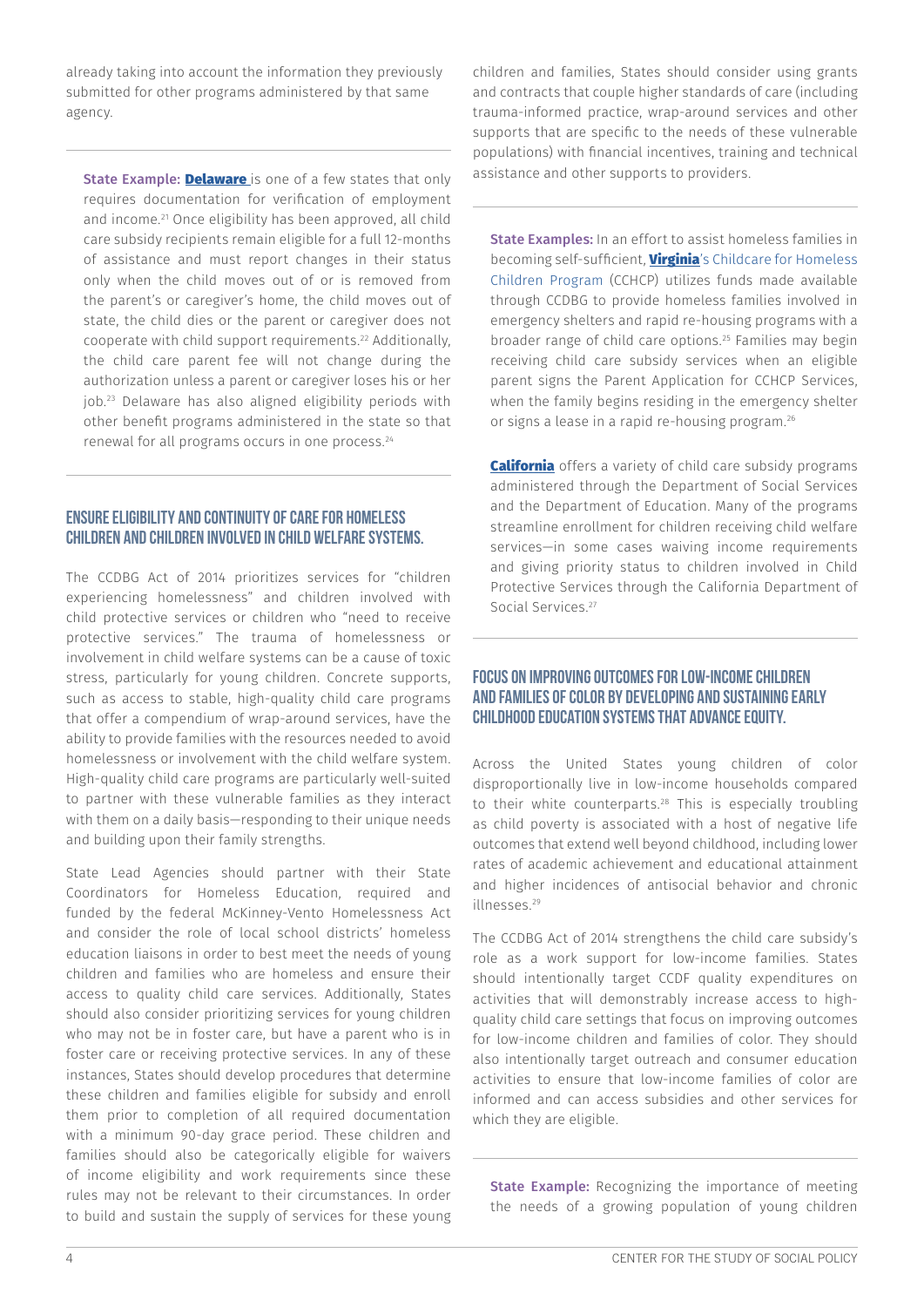learning two or more languages at home, Bright from the Start: **[Georgia](http://decal.ga.gov/BftS/Research.aspx)** Department of Early Care and Learning (DECAL) has emphasized supporting Dual Language Learners (DLLs) through culturally competent professional development and family engagement initiatives.30 Recognizing that Spanish-speaking DLLs were entering and leaving Georgia's universal pre-K program significantly behind their monolingual English-speaking peers on all outcomes,31 DECAL decided to provide a summer program to support children from homes where Spanish is the primary language as they transition to pre-K.32 Using funds primarily made available through CCDBG, Georgia's free Rising Pre-Kindergarten (RPre-K) Program exclusively serves DLL children from low-income families whose predominant home language is Spanish for six weeks during June and July.<sup>33</sup>

#### Partner with, support and invest in parents through targeted consumer outreach and parental and family engagement efforts in ways that are linguistically and culturally responsive to diverse populations.

All too often, parents (particularly low-income parents) lack access to available information about resources that can help them make informed decisions about their young children's care and education. The CCDBG Act of 2014 provides States with the opportunity to use quality set-aside funds to bolster activities that support the training and professional development of the child care workforce−including methods of conducting outreach and engaging parents and families in culturally and linguistically appropriate ways to expand their capacity to support their children's learning and development.34 The law also requires states to engage in consumer education and outreach activities and explicitly identifies a number of items\* that States must provide to parents receiving child care subsidy, the general public and, where applicable, child care providers.<sup>35</sup>

Consumers are frequently using the internet and other web-based means to access information and the new law prioritizes the development of a national and state-level consumer child care websites to help parents access safe and high-quality child care services in their community, with a range of price options, that best suit their family's needs. In addition to websites and other web-based outreach such as social media and web advertising, States should also take into account meeting the needs of families with limited literacy skills, who may have limited English proficiency and/or lack access to a computer or the internet. Outreach strategies that meet the needs of these groups in a way that is culturally and linguistically responsive should be delivered

\* States must make public information regarding other financial assistance programs that families might be eligible for; programs carried out under the Individuals with Disabilities Education Act (IDEA); research and best practices concerning children's development; policies regarding the social-emotional behavioral health of young children; and information regarding developmental screenings.

through additional means−ideally in environments where families come into direct contact with other individuals in spaces such as pediatricians' offices and other healthcare offices, labor organizations, schools and resource and referral organizations.

State Example: [Connecticut](http://www.sde.ct.gov/sde/cwp/view.asp?A=2678&Q=320774)'s Family Resource Centers promote comprehensive, integrated, community-based systems of family support and child development services located in public school buildings. These communitybased centers provide families with access to a broad continuum of early childhood and family support services that foster the optimal development of children and families.<sup>36</sup> In addition to these centers, the **Connecticut** Office of Early Childhood features a number of programs on its website that are available to provide services to help children and their families.<sup>37</sup>

#### Use existing funds though the quality set-aside to invest in the recruitment, training and retention of a qualified, effective and culturally responsive child care workforce.

By 2020 it is expected that more than half of the nation's children will be a part of a minority racial or ethnic group.38 Given these current demographics, a key component of quality education programming for young children is a culturally competent, ethnically and linguistically diverse workforce that is well-prepared to foster the healthy development of an increasingly diverse population of young children and families.39 Culturally competent programs include those that use curriculum, instruction and assessment practices that support home language development; offer professional development opportunities that give teachers the skills to work effectively with diverse cultural and linguistic groups; and engage meaningfully with families.<sup>40</sup>

While the list of allowable quality improvement activities under the quality set-aside mandate is extensive, States should work to develop a cohesive quality improvement strategy that aims to advance child care services and programs that are culturally and linguistically responsive to the children and families that they serve. In an effort to support the continued professional development of child care providers, states should also establish payment practices for child care subsidy providers that aim to increase the supply of high-quality child care services, strengthen the fiscal stability of providers and support the fixed costs of providing child care services by delinking provider payments from a child's occasional absences.

State Example: In 2009, the **Washington** State Legislature instructed the [state-level Department of Early Learning](http://www.del.wa.gov/Professional/core.aspx) (DEL) to develop core competencies for early learning professionals that correspond with standard curricular areas in early care and education. The core competencies describe the knowledge and skills professionals need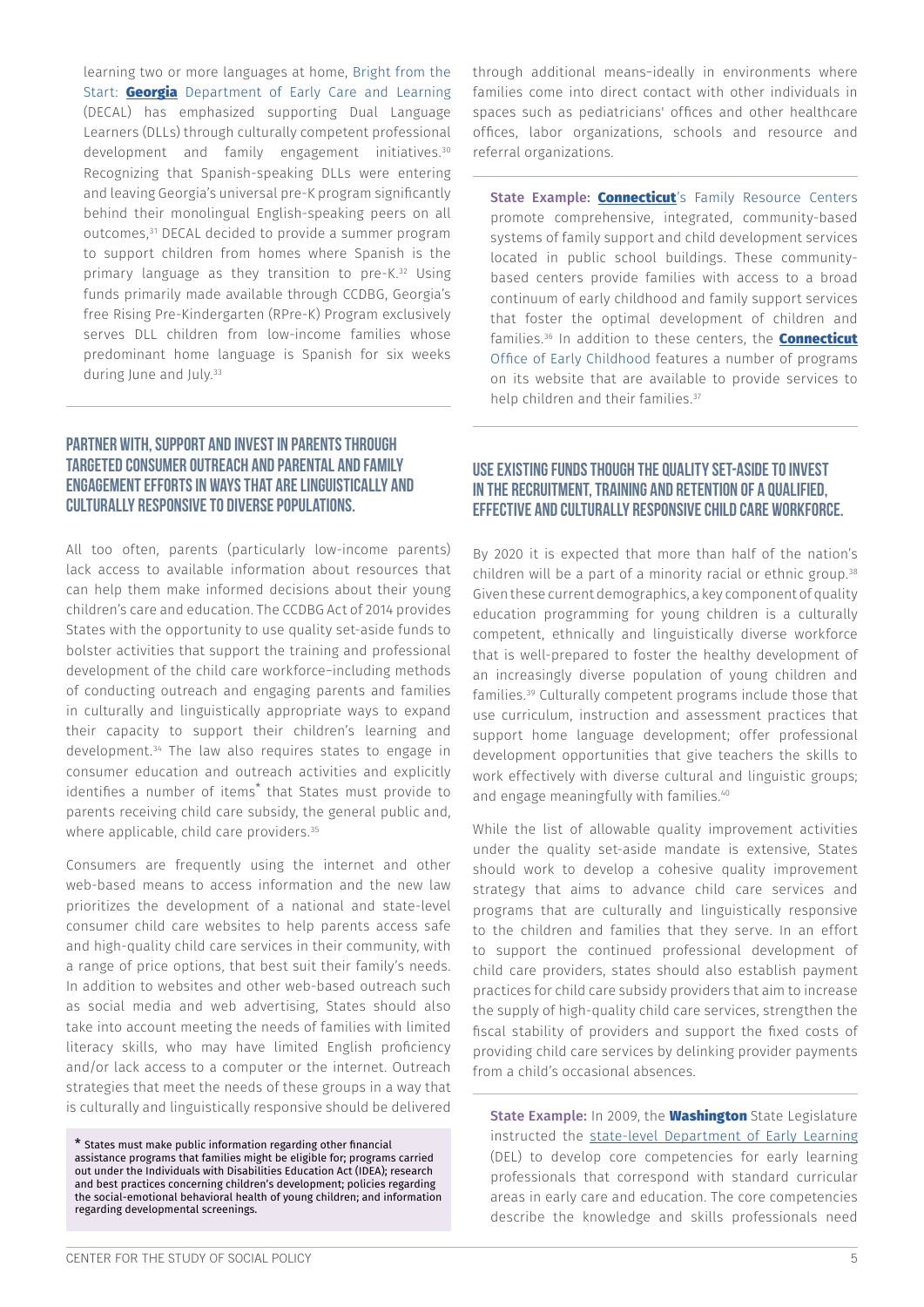to work with children ages birth through eight and their families.41 When integrated into training and professional development opportunities, core competencies promote a consistent level of knowledge and skill among early learning professionals. The application of DEL's core competencies in early learning settings, among other content areas, specify ways in which early learning professionals can fully include children from many cultural, ethnic, linguistic and socio-economic backgrounds.42 Through the development and implementation of DEL's core competencies, early learning professionals are able to recognize that each family is unique in its structure, values, beliefs, traditions and interactions. As a result, they develop respect for each family's worth and appreciate the richness of diversity that they bring to the early care and education setting by creating environments and experiences that affirm and respect cultural, linguistic, ethnic and socio-economic diversity.<sup>43</sup>

### **Conclusion**

Early childhood is an important time for developing the foundations for positive health, behavioral and educational outcomes through adulthood. The CCDBG Act of 2014 and the requirements of the FY 2016-2018 CCDF State Plans provide states with a unique opportunity to implement policies that will greatly improve the health, safety and quality of child care while also making it significantly more responsive to the needs of children and working families. As states finalize their State Plans and implement the new federal requirements over the course of next three years, we urge administrators to consider the recommendations put forth to maximize the CCDF program's potential as an equitable, multi-generational approach to improving the lives of low-income working families.

## **Endnotes**

- 1. Laughlin, L. (2013). *Who's minding the Kids? Child care arrangements: Spring 2011*. Retrieved from [https://www.](https://www.census.gov/prod/2013pubs/p70-135.pdf) [census.gov/prod/2013pubs/p70-135.pdf](https://www.census.gov/prod/2013pubs/p70-135.pdf).
- 2. Child Care Aware of America. (2015). *Parents and the high cost of child care: 2015 Report*. Retrieved from [http://usa.](http://usa.childcareaware.org/wp-content/uploads/2015/12/Parents-and-the-High-Cost-of-Child-Care-201) [childcareaware.org/wp-content/uploads/2015/12/Parents](http://usa.childcareaware.org/wp-content/uploads/2015/12/Parents-and-the-High-Cost-of-Child-Care-201)[and-the-High-Cost-of-Child-Care-2015-FINAL.pdf.](http://usa.childcareaware.org/wp-content/uploads/2015/12/Parents-and-the-High-Cost-of-Child-Care-201)
- 3. CCDBG is also commonly referred to as the Child Care and Development Fund (CCDF) and the two terms may be used interchangeably. Matthews, H., Schulman, K., Vogtman, J., Johnson-Staub, C., & Blank, H. (2015). *Implementing the Child Care and Development Block Grant Reauthorization: A guide for states*. Retrieved from [http://www.clasp.org/resources](http://www.clasp.org/resources-and-publications/publication-1/ccdbg-guide-for-states-final.pdf)[and-publications/publication-1/ccdbg-guide-for-states-final.](http://www.clasp.org/resources-and-publications/publication-1/ccdbg-guide-for-states-final.pdf) [pdf.](http://www.clasp.org/resources-and-publications/publication-1/ccdbg-guide-for-states-final.pdf)
- 4. Walker, C. & Reeves, R. (2015). *Child Care and Development Block Grant participation in 2013*. Retrieved from [http://www.](http://www.clasp.org/resources-and-publications/publication-1/2013-CCDBG-Participation-General.pdf) [clasp.org/resources-and-publications/publication-1/2013-](http://www.clasp.org/resources-and-publications/publication-1/2013-CCDBG-Participation-General.pdf) [CCDBG-Participation-General.pdf.](http://www.clasp.org/resources-and-publications/publication-1/2013-CCDBG-Participation-General.pdf)
- 5. U.S. Department of Health and Human Services, Office of Human Services Policy, Office of the Assistant Secretary for Planning and Evaluation. (2015). *ASPE Issue Brief: Estimates of Child care eligibility and receipt for fiscal year 2012*. Retrieved from [https://aspe.hhs.gov/sites/default/files/pdf/153591/](https://aspe.hhs.gov/sites/default/files/pdf/153591/ChildEligibility.pdf) [ChildEligibility.pdf.](https://aspe.hhs.gov/sites/default/files/pdf/153591/ChildEligibility.pdf)
- 6. U.S. Department of Health and Human Services, Office of Human Services Policy, Office of the Assistant Secretary for Planning and Evaluation (2015). *ASPE Issue Brief: Estimates of Child care eligibility and receipt for fiscal year 2012*. Retrieved from [https://aspe.hhs.gov/sites/default/files/pdf/153591/](https://aspe.hhs.gov/sites/default/files/pdf/153591/ChildEligibility.pdf) [ChildEligibility.pdf.](https://aspe.hhs.gov/sites/default/files/pdf/153591/ChildEligibility.pdf)
- 7. U.S. Department of Health & Human Services, Administration for Children & Families, Office of Child Care (2015). *FY 2014 CCDF Data Tables (Preliminary)*. Retrieved from [http://www.](http://www.acf.hhs.gov/programs/occ/resource/fy-2014-ccdf-data-tables-preliminary) [acf.hhs.gov/programs/occ/resource/fy-2014-ccdf-data-tables](http://www.acf.hhs.gov/programs/occ/resource/fy-2014-ccdf-data-tables-preliminary)[preliminary.](http://www.acf.hhs.gov/programs/occ/resource/fy-2014-ccdf-data-tables-preliminary)
- 8. The Annie E. Casey Foundation. (2014). *Creating opportunity for families a two-generation approach*. Retrieved from [http://](http://www.aecf.org/m/resourcedoc/aecf-CreatingOpportunityforFamilies-2014.pdf) [www.aecf.org/m/resourcedoc/aecf-CreatingOpportunityforFa](http://www.aecf.org/m/resourcedoc/aecf-CreatingOpportunityforFamilies-2014.pdf) [milies-2014.pdf.](http://www.aecf.org/m/resourcedoc/aecf-CreatingOpportunityforFamilies-2014.pdf)
- 9. U.S. Department of Health & Human Services, Administration for Children & Families, Office of Child Care. *CCDF reauthorization*. Retrieved from [http://www.acf.hhs.gov/](http://www.acf.hhs.gov/programs/occ/ccdf-reauthorization) [programs/occ/ccdf-reauthorization](http://www.acf.hhs.gov/programs/occ/ccdf-reauthorization).
- 10. Matthews, H., Schulman, K., Vogtman, J., Johnson-Staub, C., & Blank, H. (2015). *Implementing the Child Care and Development Block Grant Reauthorization: A guide for states*. Retrieved from [http://www.clasp.org/resources-and-publications/](http://www.clasp.org/resources-and-publications/publication-1/ccdbg-guide-for-states-final.pdf) [publication-1/ccdbg-guide-for-states-final.pdf](http://www.clasp.org/resources-and-publications/publication-1/ccdbg-guide-for-states-final.pdf).
- 11. Ibid.
- 12. Chang, H. (2006). *Getting ready for quality: the critical importance of developing and supporting a skilled, ethnically and linguistically diverse early childhood workforce*. Retrieved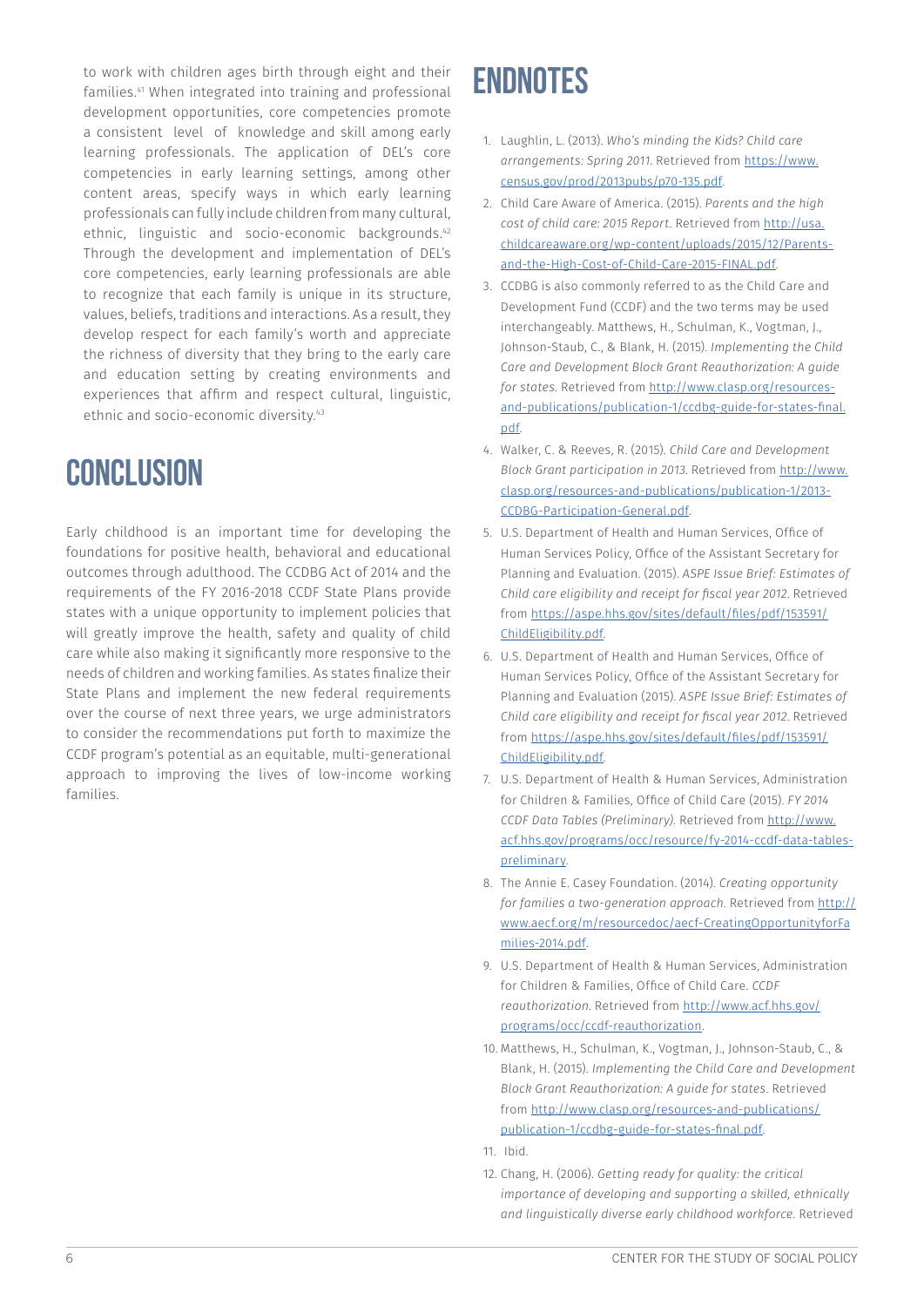from [http://www.californiatomorrow.org/media/gettingready.](http://www.californiatomorrow.org/media/gettingready.pdf) [pdf.](http://www.californiatomorrow.org/media/gettingready.pdf)

- 13. Child Care Aware of America (2015). *Parents and the high cost of child care: 2015 report*. Retrieved from [http://usa.](http://usa.childcareaware.org/wp-content/uploads/2015/12/Parents-and-the-High-Cost-of-Child-Care-201) [childcareaware.org/wp-content/uploads/2015/12/Parents](http://usa.childcareaware.org/wp-content/uploads/2015/12/Parents-and-the-High-Cost-of-Child-Care-201)[and-the-High-Cost-of-Child-Care-2015-FINAL.pdf.](http://usa.childcareaware.org/wp-content/uploads/2015/12/Parents-and-the-High-Cost-of-Child-Care-201)
- 14. National Women's Law Center (2014). *The Child Care and Development Block Grant Reauthorization: Changes to previous law*. Retrieved from [http://www.nwlc.org/sites/](http://www.nwlc.org/sites/default/files/pdfs/ccdbg_reauthorization_comparison_chart_final_12_01_14do) default/files/pdfs/ccdbg\_reauthorization\_comparison\_chart [final\\_12\\_01\\_14docx\\_2.pdf.](http://www.nwlc.org/sites/default/files/pdfs/ccdbg_reauthorization_comparison_chart_final_12_01_14do)
- 15. U.S. Department of Health and Human Services, Administration for Children & Families, Office of Child, National Center on Child Care Subsidy Innovation and Accountability (2014). *Using grants and contracts to build and stabilize supply*. Retrieved from [https://childcareta.acf.hhs.](https://childcareta.acf.hhs.gov/sites/default/files/public/using_grants_and_contracts_1.pdf) [gov/sites/default/files/public/using\\_grants\\_and\\_contracts\\_1.](https://childcareta.acf.hhs.gov/sites/default/files/public/using_grants_and_contracts_1.pdf) [pdf.](https://childcareta.acf.hhs.gov/sites/default/files/public/using_grants_and_contracts_1.pdf)
- 16. Ibid.
- 17. Wilson, S. (2013). *Contracting for child care services for families eligible for subsidy* [PowerPoint slides]. Retrieved from [https://](https://childcareta.acf.hhs.gov/sites/default/files/public/contracting_for_child_care.pdf) [childcareta.acf.hhs.gov/sites/default/files/public/contracting\\_](https://childcareta.acf.hhs.gov/sites/default/files/public/contracting_for_child_care.pdf) for child care.pdf.
- 18. Ibid.
- 19. Ben-Ishai, B., Matthews, H., & Levin-Epstein, J. (2014). *Scrambling for stability: The challenges of job schedule volatility and child care*. Retrieved from [http://www.clasp.]( http://www.clasp.org/resources-and-publications/publication-1/2014-03-27-Scrambling-for-Stability-T) [org/resources-and-publications/publication-1/2014-03-27-]( http://www.clasp.org/resources-and-publications/publication-1/2014-03-27-Scrambling-for-Stability-T) [Scrambling-for-Stability-The-Challenges-of-Job-Schedule-]( http://www.clasp.org/resources-and-publications/publication-1/2014-03-27-Scrambling-for-Stability-T)[Volat-.pdf.]( http://www.clasp.org/resources-and-publications/publication-1/2014-03-27-Scrambling-for-Stability-T)
- 20. Ibid.
- 21. Adams, G. & Matthews, H. (2013). *Confronting the child care eligibility maze: Simplifying and aligning with other work supports*. Retrieved from [http://www.clasp.org/resources](http://www.clasp.org/resources-and-publications/publication-1/WSS-CC-Paper.pdf)[and-publications/publication-1/WSS-CC-Paper.pdf](http://www.clasp.org/resources-and-publications/publication-1/WSS-CC-Paper.pdf).
- 22. Ibid.
- 23. Delaware Department of Health and Social Services, Division of Social Services, 16 Del.C., Ch. 5, §512, 1004.11. Retrieved from <http://delcode.delaware.gov/title31/c005/index.shtml>.
- 24. Adams, G. & Matthews, H. (2013). *Confronting the child care eligibility maze: Simplifying and aligning with other work supports*. Retrieved from [http://www.clasp.org/resources](http://www.clasp.org/resources-and-publications/publication-1/WSS-CC-Paper.pdf)[and-publications/publication-1/WSS-CC-Paper.pdf](http://www.clasp.org/resources-and-publications/publication-1/WSS-CC-Paper.pdf).
- 25. Virginia Department of Housing and Community Development (2014). *Childcare for Homeless Children Program Guidelines Program Guidelines Fiscal Years 2014-15*. Retrieved from [http://](http://www.dhcd.virginia.gov/images/Housing/CCHCP-Guidelines.pdf) [www.dhcd.virginia.gov/images/Housing/CCHCP-Guidelines.pdf.](http://www.dhcd.virginia.gov/images/Housing/CCHCP-Guidelines.pdf)
- 26. Ibid.
- 27. Child Care Law Center (2015). *Child care options for foster parents, relative caregivers and legal guardians*. Retrieved from [http://childcarelaw.org/wp-content/uploads/2015/06/](http://childcarelaw.org/wp-content/uploads/2015/06/Child-Care-Options-for-Foster-Parents-Relative-Ca) [Child-Care-Options-for-Foster-Parents-Relative-Caregivers](http://childcarelaw.org/wp-content/uploads/2015/06/Child-Care-Options-for-Foster-Parents-Relative-Ca)[and-Legal-Guardians.pdf](http://childcarelaw.org/wp-content/uploads/2015/06/Child-Care-Options-for-Foster-Parents-Relative-Ca).
- 28. Jiang, Y., Ekono, M., & Skinner C. (2015). *Basic facts about low-income children, children under 6 years, 2013*. New York: National Center for Children in Poverty. Retrieved from [http://](http://www.nccp.org/publications/pub_1097.html)

[www.nccp.org/publications/pub\\_1097.html.](http://www.nccp.org/publications/pub_1097.html)

- 29. Magnuson, K. & Vorturba-Drzal, E. (2009). Enduring influences of childhood poverty. In M. Cancian and S. Danziger, (Eds.), *Changing poverty, changing policies* (pp. 153-179). New York: Russell Sage Foundation.
- 30. Center for the Study of Social Policy (2016). Increasing opportunities and addressing disparities: supporting young children through the budget. Retrieved from [http://www.cssp.](http://www.cssp.org/policy/2016/Increasing-Opportunities-and-Addressing-Disparities.pdf) [org/policy/2016/Increasing-Opportunities-and-Addressing-](http://www.cssp.org/policy/2016/Increasing-Opportunities-and-Addressing-Disparities.pdf)[Disparities.pdf.](http://www.cssp.org/policy/2016/Increasing-Opportunities-and-Addressing-Disparities.pdf)
- 31. Peisner-Feinberg, E. S., Schaaf, J. M., & LaForett, D. R. (2013). *Children's growth and classroom experiences in Georgia's Pre-K Program: Findings from the 2011–2012 evaluation study*. Retrieved from h[ttp://fpg.unc.edu/sites/fpg.unc.edu/](ttp://fpg.unc.edu/sites/fpg.unc.edu/files/resources/reports-and-policy-briefs/GAPreKEval2011-2012Rep) [files/resources/reports-and-policy-briefs/GAPreKEval2011-](ttp://fpg.unc.edu/sites/fpg.unc.edu/files/resources/reports-and-policy-briefs/GAPreKEval2011-2012Rep) [2012Report.pdf.](ttp://fpg.unc.edu/sites/fpg.unc.edu/files/resources/reports-and-policy-briefs/GAPreKEval2011-2012Rep)
- 32. Early, D.M., Maxwell, K.L., LaForett, D.R., Kraus, S., & Hume, K. (2015). *Evaluation findings from georgia's 2014 rising kindergarten and rising pre-kindergarten summer transition programs*. Retrieved from [http://decal.ga.gov/documents/](http://decal.ga.gov/documents/attachments/STP2014Report.pdf) [attachments/STP2014Report.pdf](http://decal.ga.gov/documents/attachments/STP2014Report.pdf).
- 33. Ibid.
- 34.National Women's Law Center (2014). *The Child Care and Development Block Grant reauthorization: Changes to previous law*. Retrieved from [http://www.nwlc.org/sites/](http://www.nwlc.org/sites/default/files/pdfs/ccdbg_reauthorization_comparison_chart_final_12_01_14do) [default/files/pdfs/ccdbg\\_reauthorization\\_comparison\\_chart\\_](http://www.nwlc.org/sites/default/files/pdfs/ccdbg_reauthorization_comparison_chart_final_12_01_14do) [final\\_12\\_01\\_14docx\\_2.pdf.](http://www.nwlc.org/sites/default/files/pdfs/ccdbg_reauthorization_comparison_chart_final_12_01_14do)
- 35. U.S. Department of Health and Human Services, Administration for Children & Families, Office of Child Care. (2015). *Consumer education: Full diversity of support services for families*. Retrieved from [https://childcareta.acf.hhs.gov/](https://childcareta.acf.hhs.gov/sites/default/files/public/consumer_education_family_support.pdf) [sites/default/files/public/consumer\\_education\\_family\\_](https://childcareta.acf.hhs.gov/sites/default/files/public/consumer_education_family_support.pdf) [support.pdf](https://childcareta.acf.hhs.gov/sites/default/files/public/consumer_education_family_support.pdf).
- 36. Ibid.
- 37. Ibid.
- 38.Colby, S.L. & Ortman, J.M. (2015). *Projections of the size and composition of the U.S. population: 2014 to 2060*. Retrieved from [http://www.census.gov/content/dam/Census/library/](http://www.census.gov/content/dam/Census/library/publications/2015/demo/p25-1143.pdf) [publications/2015/demo/p25-1143.pdf](http://www.census.gov/content/dam/Census/library/publications/2015/demo/p25-1143.pdf).
- 39. Chang, H. (2006). *Getting ready for quality: The critical importance of developing and supporting a skilled, ethnically and linguistically diverse early childhood workforce*. Retrieved from [http://www.californiatomorrow.org/media/gettingready.](http://www.californiatomorrow.org/media/gettingready.pdf) [pdf.](http://www.californiatomorrow.org/media/gettingready.pdf)
- 40. Schulman, K., Matthews, H., Blank, H., & Ewen, D. (2012). *A count for quality: Child care center directors on rating and improvement systems*. Retrieved from [http://](http://www.clasp.org/resources-and-publications/files/ACountforQualityQRISReport.pdf) [www.clasp.org/resources-and-publications/files/](http://www.clasp.org/resources-and-publications/files/ACountforQualityQRISReport.pdf) [ACountforQualityQRISReport.pdf.](http://www.clasp.org/resources-and-publications/files/ACountforQualityQRISReport.pdf)
- 41. Washington State Department of Early Learning (2009). *Washington State core competencies for early care and education professionals*. Retrieved from [http://www.del.](http://www.del.wa.gov/publications/partnerships/docs/CoreCompetencies) [wa.gov/publications/partnerships/docs/CoreCompetencies](http://www.del.wa.gov/publications/partnerships/docs/CoreCompetencies). pdf.
- 42. Ibid.
- 43. Ibid.